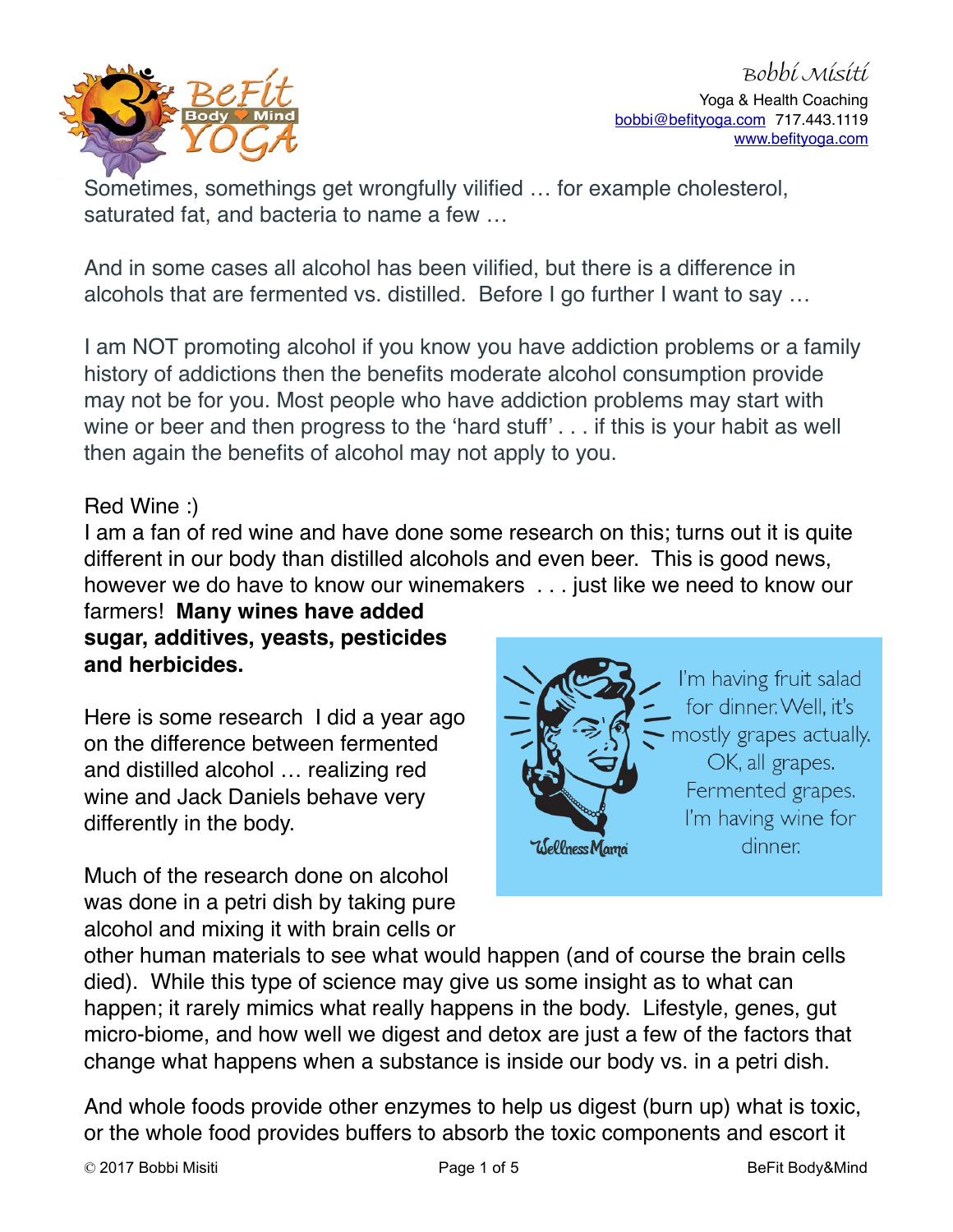

out of our body. While a petri dish experiment may prove worthy in some experiments; with food or medications and a human body there are too many other factors to draw any conclusions.

## **Distillation vs. fermenting alcohols**

Distillation involves boiling a substance, collecting its vapors, cooling the vapors, and letting it return back to its liquid state. Distillation can be useful as it is cleansing, and it kills bacteria. For example if you distilled salt water, the salt would be left behind and the vapors collected and cooled back into water would be clean, pure drinking water — albeit void of all minerals and nutrients as well.

Distillation of alcohol begins from a fermented product which catches the alcohol in its vapors leaving behind a variety of substances from the fermentation process such as yeast, unfermented sugar, plant parts that were fermented, and water. This concentrates the alcohol giving the remaining beverage a higher alcohol content. Since distillation kills bacteria due to boiling the water, it will also kill the pro-biotic bacteria of the original fermented material, rendering distilled drinks more disrupting to our guts and microbiome.

**Not all alcohol is the same in the body !** This is what many nutritionists and doctors who say all alcohol is bad is missing. Again I want to re-iterate red wine and Jack Daniels each behave very differently in the body!

**Wine and beer are fermented**, other alcohols involve distillation . . . so wine and beer are better choices. This is not only due to the lower alcohol content, but the fact that they are fermented — the fermentation byproducts protect our gut from the damages of alcohol . . . the shame is most of the benefit of the fermentation is ruined by the addition of sulfites to kill bacteria in most wines in the US . . . **and since we totally screwed up the germ theory we ruin what could be the most beneficial ingredient of wine and beer — probiotics.** 

Probiotics do help us digest and protect the gut lining (among may other important bodily functions), therefore natural wines that are truly fermented (and made without sulfites) would be more protective to our gut. On the other hand distilled alcohols have had all the good probiotics killed in it . . . meaning that distilled alcohols could kill the good and bad bacteria in our bodies interfering with our immune and digestive systems much like mild antibiotics.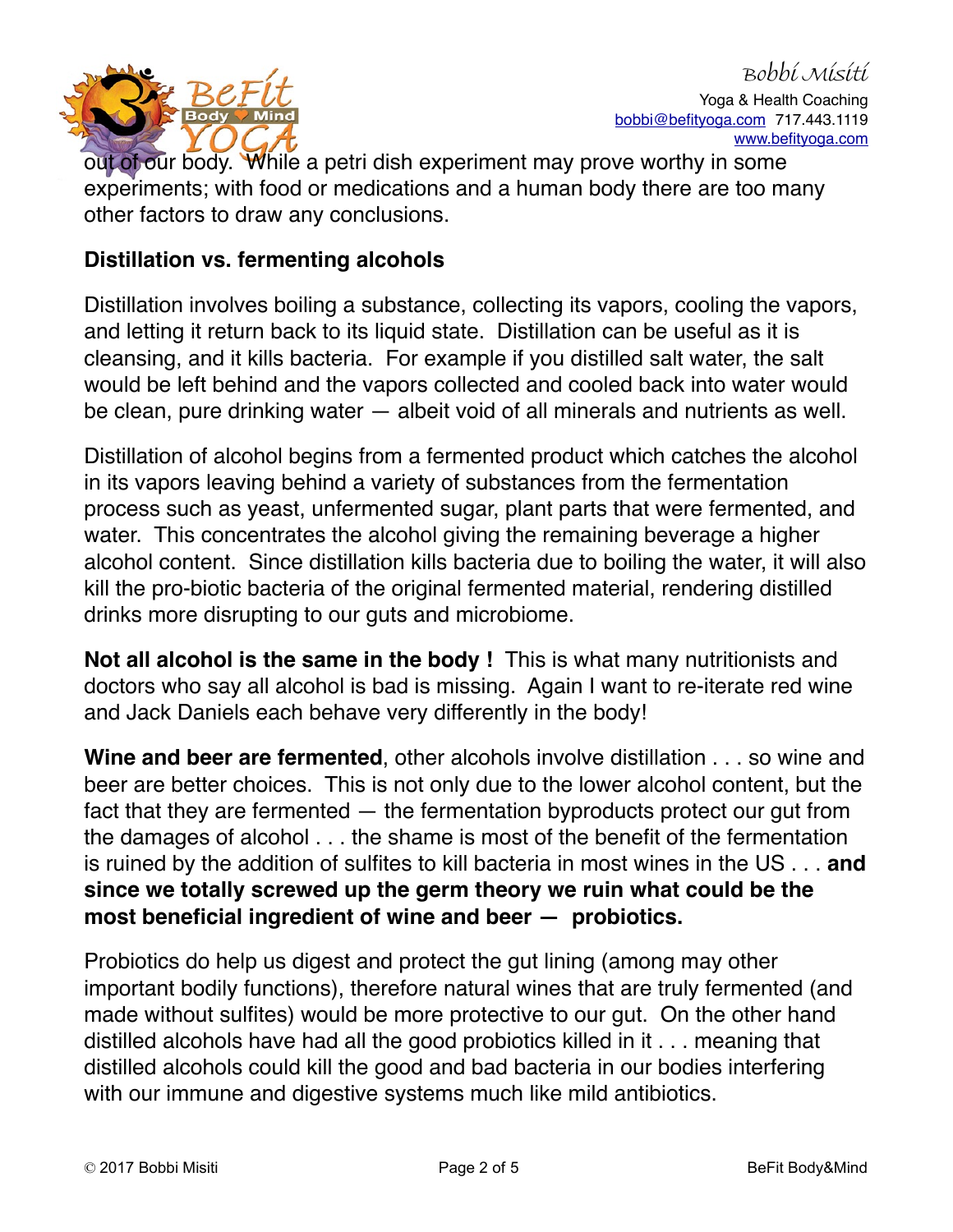

## **And one of the reason wine (and beer) has some nutritional value is due to the polyphenols in wine like resveratrol and hops in beer.**

Polyphenols (and other nutrients) in wine are anti-inflammatory and anti-aging and neuro-protective — and good for heart health!

Excerpts from blog by Dr. Axe ([www.draxe.com\)](http://www.draxe.com):

Red wine is **[loaded with antioxidants](https://draxe.com/top-10-high-antioxidant-foods/)**, particularly flavonoids like quercetin and resveratrol. These antioxidants boost many of the body's processes but are particularly revered for improving heart health.

Resveratrol is another polyphenic bioflavonoid antioxidant found in red wine. It's classified as a **[phytoestrogen](https://draxe.com/phytoestrogens/)** because it interacts with estrogen receptors in a positive way. It's believed to be one of the most **potent polyphenols and strongest protectors against free radical damage, cognitive decline, obesity and cardiovascular disease.** Plants actually produce resveratrol partly as a protective mechanism and response to stressors within their environments, like radiation, injury and fungal infections.

**[Bioflavonoids](https://draxe.com/bioflavonoids/)** are a large family of polyphenolic compounds that carry out key functions in plants, such as fighting environmental stresses and modulating cell growth. One of the best-known flavonoids that's present in red wine is quercetin. **[Quercetin](https://draxe.com/quercetin/)** is one of the most abundant antioxidants in the human diet, and it **plays an important role in fighting free radical damage, the effects of aging and inflammation**. Research shows that quercetin can help to manage a number of inflammatory health conditions. The presence of quercetin is at least partly responsible for the benefits of red wine.

**Other flavonoids found in red wine are procyanidins,** which are also present in high amounts in chocolate and **[apples](https://draxe.com/apple-nutrition/)**. Research shows that procyanidins have potent antioxidant activity and the ability to boost immune function. [\(16](http://jn.nutrition.org/content/130/8/2086S.full))

Food with or without wine?

There is some debate about taking food with alcohol. One side says, if you eat food while drinking alcohol it seems your body will burn off the alcohol while storing your food as fat; much like your body does with fruit sugars. Now there may be other factors that come into play here, for example, if the alcohol is truly<br> $\frac{1}{2}$  2017 Bobbi Misiti **Dage 3** of 5 BeFit Body&Mind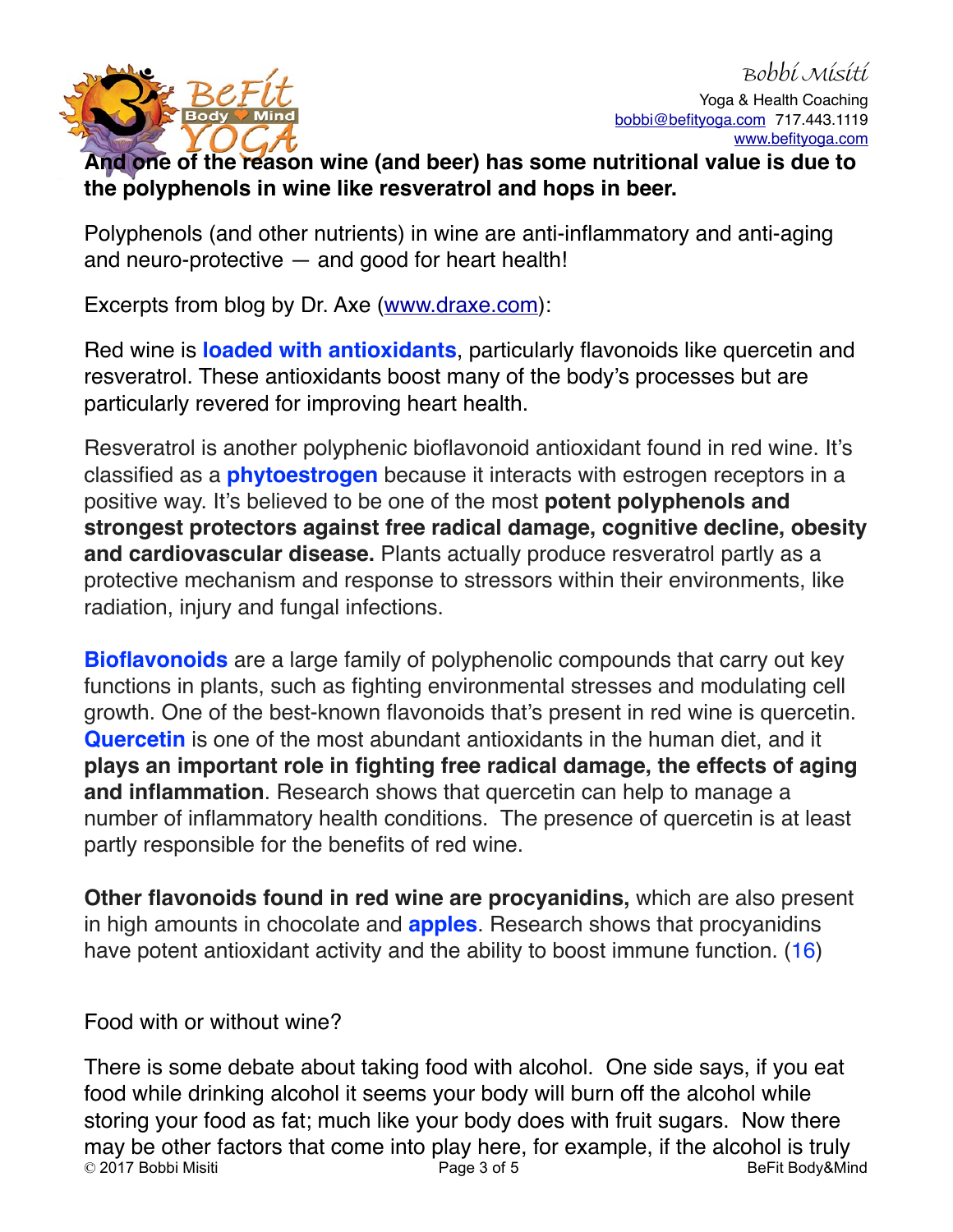

fermented. I can see distilled alcohol possibly being problematic in this case, but I don't feel the data supports this with wine.

Wine on the other hand seems to support digestion due to its probiotic effect. We have taken wine with food throughout the ages — in the bible ... and in old European cultures; I tend to rely on traditions that have stood the test of time.

Old European saying: "Never have wine without food or food without wine."

We have hundreds of years of cultures like Italy and France who take wine with their meals and tout improved health.

Enjoy your red wine! How to make it the most beneficial?

- Choose DRY RED wines the drier the wine the lower the sugar content. White wine has a higher sugar content and less nutrients (white wine is made without skins — in most fruits the skin is where the most nutrition is).
- **The Try to get sulfite free or organic whenever possible.**
- **W** Make sure there are NO added sugars!
- Spanish Italian or French wines are more likely to meet these criteria than American wines. California wines seem to have higher sulfite levels — at least the ones in my price range.
- Buy the most aged wines you can afford and try to get wines that are aged in oak barrels. These types of wines have higher polyphenol content due to the oak barrels (they increase vanillin and give wine the vanilla scent) and sometimes the just the aging process itself increases the polyphenol content.
- $\mathbb{G}_2^*$  Choose lower alcohol wines  $-1$  try to stay below 12.5%.

In my experience it seems the lower alcohol wines are younger wines; although supposedly that does not make a difference …

Good news! I found a company that does research into the winemakers and their methods — Dry Farm Wines. Here is a link for you to check them out — If [you try an order you get an extra bottle for 1 penny: https://](https://www.dryfarmwines.com/befityoga) www.dryfarmwines.com/befityoga